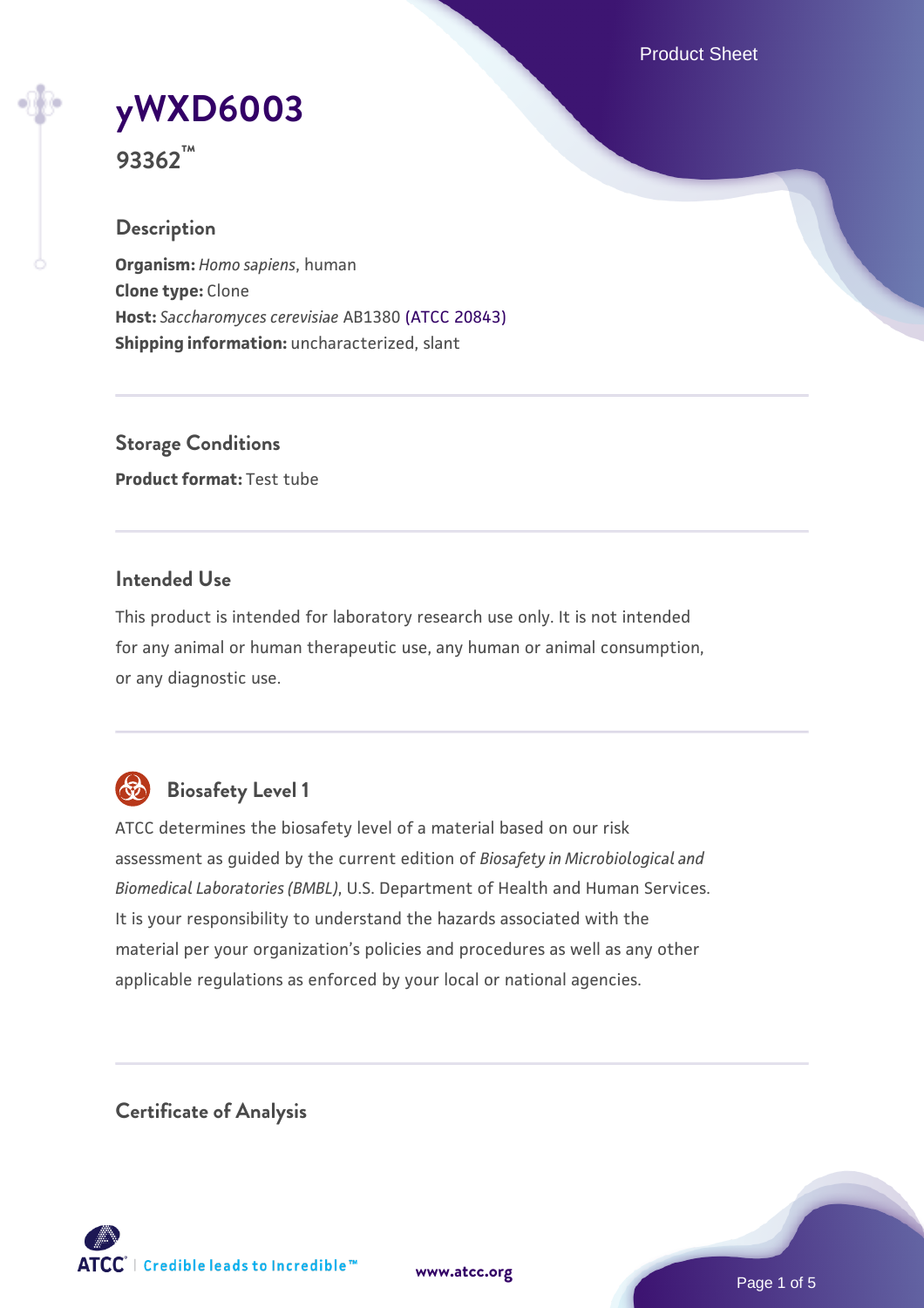# **[yWXD6003](https://www.atcc.org/products/93362)** Product Sheet **93362**

For batch-specific test results, refer to the applicable certificate of analysis that can be found at www.atcc.org.

# **Insert Information**

**Type of DNA:** genomic **Genome:** Homo sapiens **Chromosome:** X X pter-q27.3 **Gene name:** DNA Segment, single copy **Gene product:** DNA Segment, single copy [DXS4943] **Gene symbol:** DXS4943 **Contains complete coding sequence:** Unknown **Insert end:** EcoRI

# **Vector Information**

**Construct size (kb):** 200.0 **Intact vector size:** 11.454 **Vector name:** pYAC4 **Type of vector:** YAC **Host range:** *Saccharomyces cerevisiae*; *Escherichia coli* **Vector information:** other: telomere, 3548-4235 other: telomere, 6012-6699 Cross references: DNA Seq. Acc.: U01086 **Cloning sites:** EcoRI **Markers:** SUP4; HIS3; ampR; URA3; TRP1 **Replicon:** pMB1, 7186-7186; ARS1, 9632-10376

# **Growth Conditions**

**Medium:** 



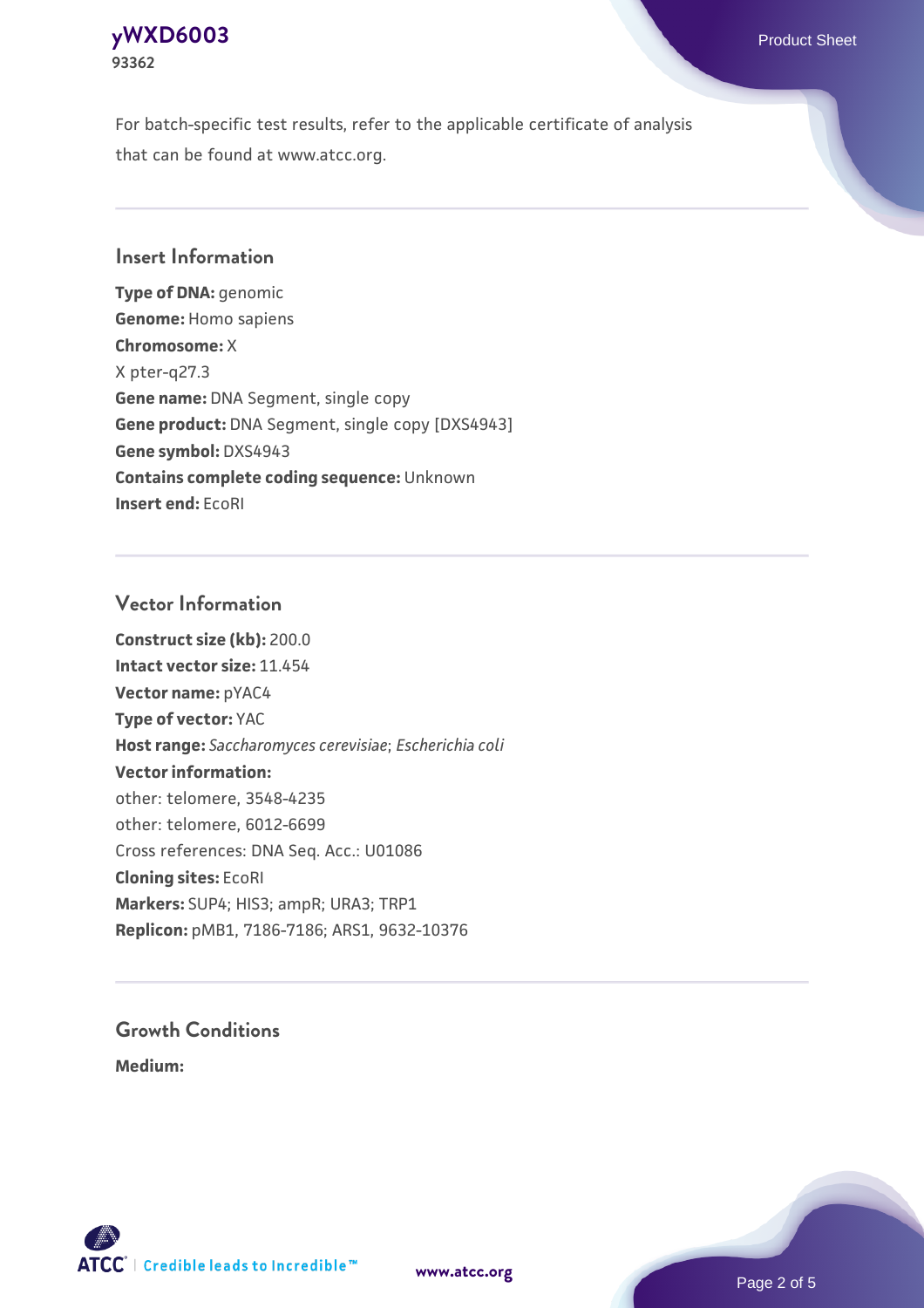#### **[yWXD6003](https://www.atcc.org/products/93362)** Product Sheet **93362**

[ATCC Medium 1245: YEPD](https://www.atcc.org/-/media/product-assets/documents/microbial-media-formulations/1/2/4/5/atcc-medium-1245.pdf?rev=705ca55d1b6f490a808a965d5c072196) **Temperature:** 30°C

#### **Notes**

More information may be available from ATCC (http://www.atcc.org or 703- 365-2620).

# **Material Citation**

If use of this material results in a scientific publication, please cite the material in the following manner: yWXD6003 (ATCC 93362)

# **References**

References and other information relating to this material are available at www.atcc.org.

# **Warranty**

The product is provided 'AS IS' and the viability of ATCC® products is warranted for 30 days from the date of shipment, provided that the customer has stored and handled the product according to the information included on the product information sheet, website, and Certificate of Analysis. For living cultures, ATCC lists the media formulation and reagents that have been found to be effective for the product. While other unspecified media and reagents may also produce satisfactory results, a change in the ATCC and/or depositor-recommended protocols may affect the recovery, growth, and/or function of the product. If an alternative medium formulation or reagent is used, the ATCC warranty for viability is no longer



**[www.atcc.org](http://www.atcc.org)**

Page 3 of 5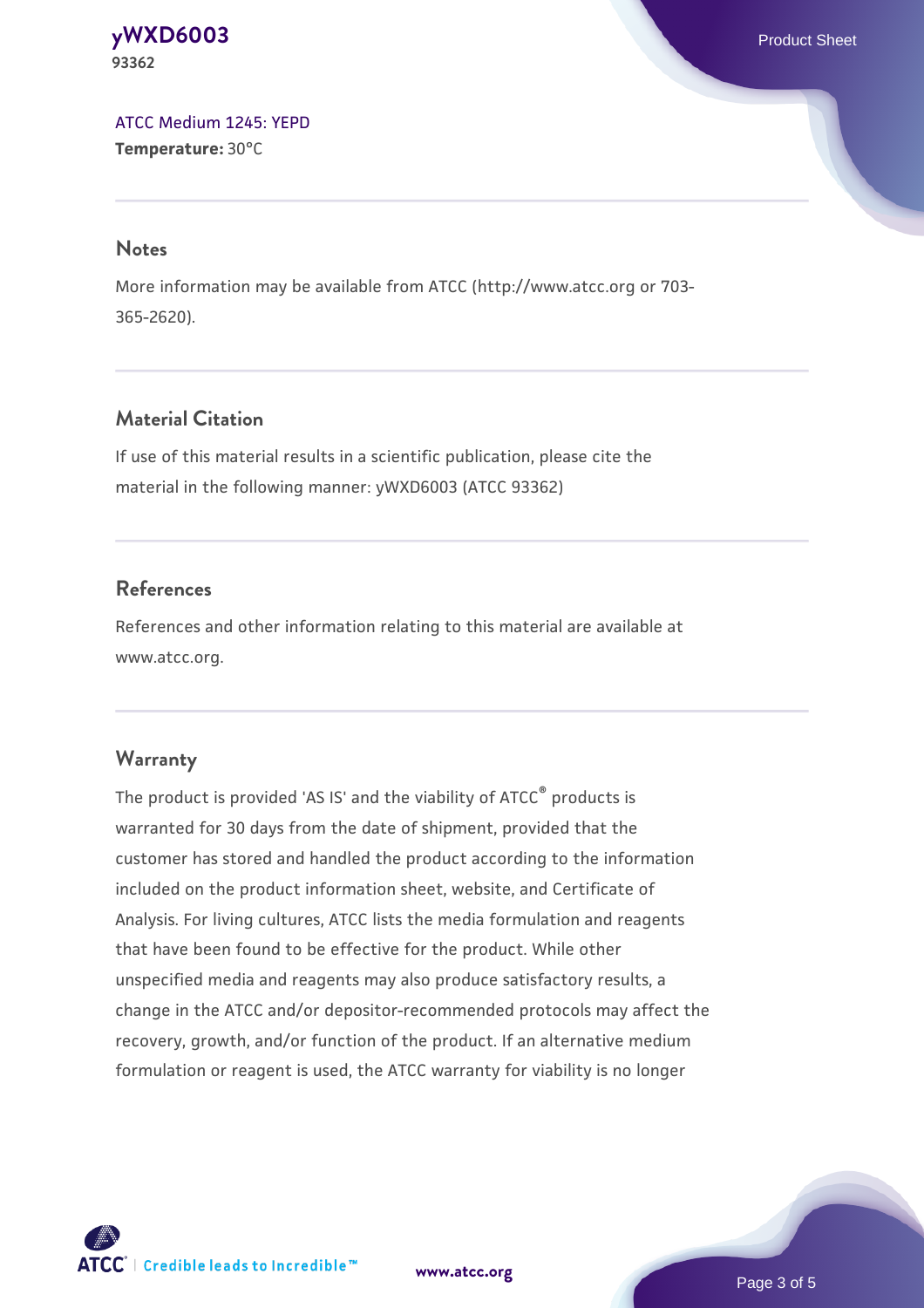**[yWXD6003](https://www.atcc.org/products/93362)** Product Sheet **93362**

valid. Except as expressly set forth herein, no other warranties of any kind are provided, express or implied, including, but not limited to, any implied warranties of merchantability, fitness for a particular purpose, manufacture according to cGMP standards, typicality, safety, accuracy, and/or noninfringement.

#### **Disclaimers**

This product is intended for laboratory research use only. It is not intended for any animal or human therapeutic use, any human or animal consumption, or any diagnostic use. Any proposed commercial use is prohibited without a license from ATCC.

While ATCC uses reasonable efforts to include accurate and up-to-date information on this product sheet, ATCC makes no warranties or representations as to its accuracy. Citations from scientific literature and patents are provided for informational purposes only. ATCC does not warrant that such information has been confirmed to be accurate or complete and the customer bears the sole responsibility of confirming the accuracy and completeness of any such information.

This product is sent on the condition that the customer is responsible for and assumes all risk and responsibility in connection with the receipt, handling, storage, disposal, and use of the ATCC product including without limitation taking all appropriate safety and handling precautions to minimize health or environmental risk. As a condition of receiving the material, the customer agrees that any activity undertaken with the ATCC product and any progeny or modifications will be conducted in compliance with all applicable laws, regulations, and guidelines. This product is provided 'AS IS' with no representations or warranties whatsoever except as expressly set forth herein and in no event shall ATCC, its parents, subsidiaries, directors, officers, agents, employees, assigns, successors, and affiliates be liable for indirect, special, incidental, or consequential damages of any kind in connection with or arising out of the customer's use of the product. While reasonable effort is made to ensure authenticity and reliability of materials on deposit, ATCC is not liable for damages arising from the misidentification or



**[www.atcc.org](http://www.atcc.org)**

Page 4 of 5